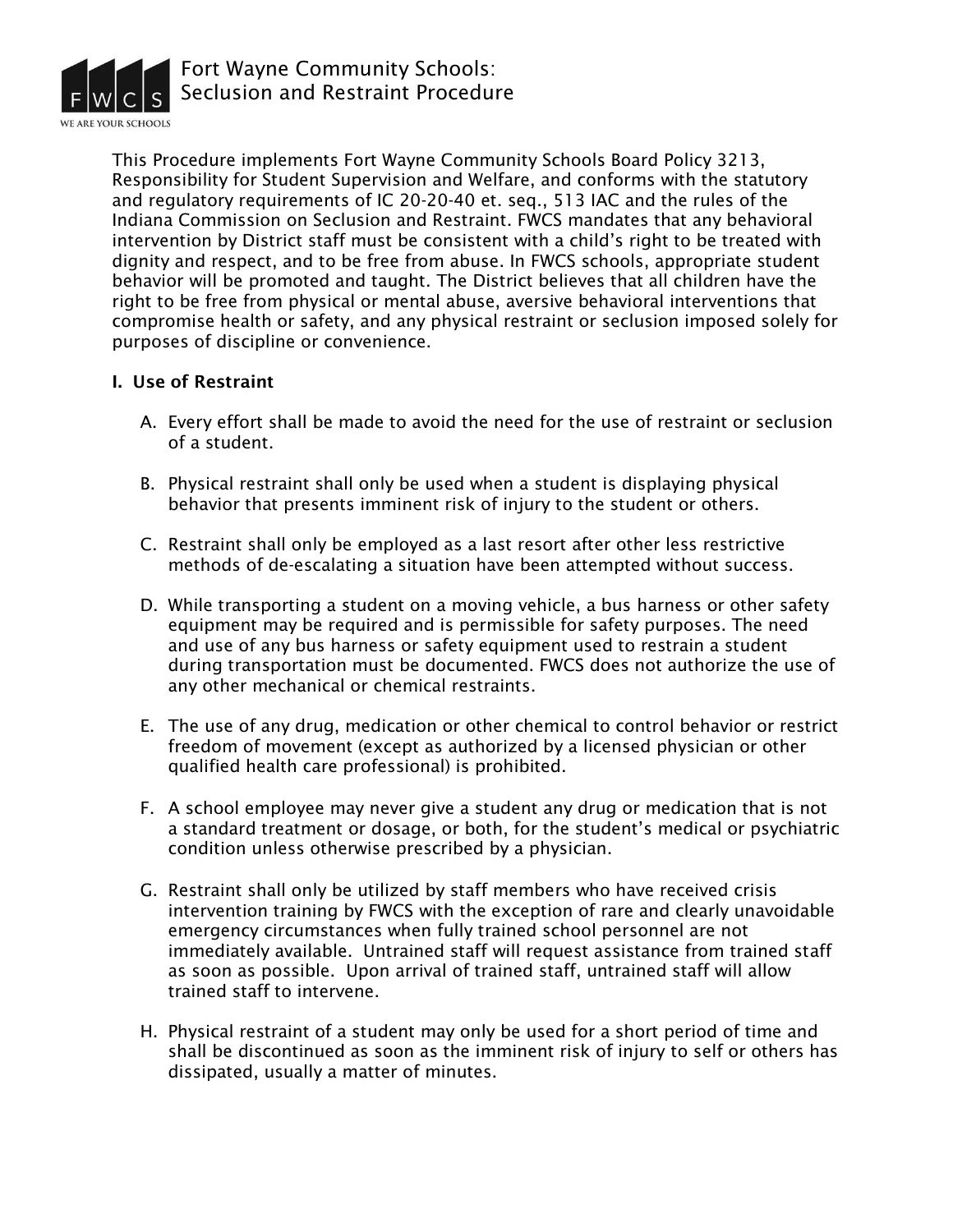

I. Every instance in which restraint is used shall be carefully, continuously **E ARE YOUR SCHOOLS** and visually monitored to ensure the appropriateness of its use and safety of the child, other children, teachers, and other personnel.

### II. When Restraint Procedures Shall Not Be Employed

- A. Physical restraint shall not be used unless the student's behavior poses imminent risk of injury to self or others and other less restrictive interventions are ineffective.
- B. A verbal threat or verbally aggressive behavior does not itself indicate an imminent risk of injury, and shall not result in restraint.
- C. Destruction or damage to property does not constitute a risk of imminent injury unless in so doing an imminent risk of injury to the student or others is created.
- D. When a known medical or physical condition of the student would make the restraint procedures dangerous for that student (e.g. students with heart or circulatory conditions, asthma, etc.) restraints will not be used.
- E. Restraint shall never be used as a punishment, or to force compliance with staff commands.
- F. FWCS does not authorize or use Prone (student held down lying face down on a horizontal surface) or Supine (student held down lying face up on a horizontal surface) forms of restraint and these shall be avoided.
- G. Seclusion or restraint shall never be used in a manner that restricts a child's breathing or blood flow or harms the child.

### III. Use of Seclusion

- A. Every effort shall be made to avoid the need for the use of seclusion of a student.
- B. Seclusion shall not be used except when used as a last resort and only when:
	- 1. The student' behavior poses imminent risk or injury to self or others, and other less restrictive interventions are ineffective.
	- 2. Other less restrictive interventions are ineffective.
- C. A student shall never be secluded by a school employee who has not received appropriate training by the FWCS District in the use of restraint procedures except in rare and clearly unavoidable emergency circumstances when fully trained school personnel are not immediately available. Untrained staff shall request assistance from trained staff as soon as possible.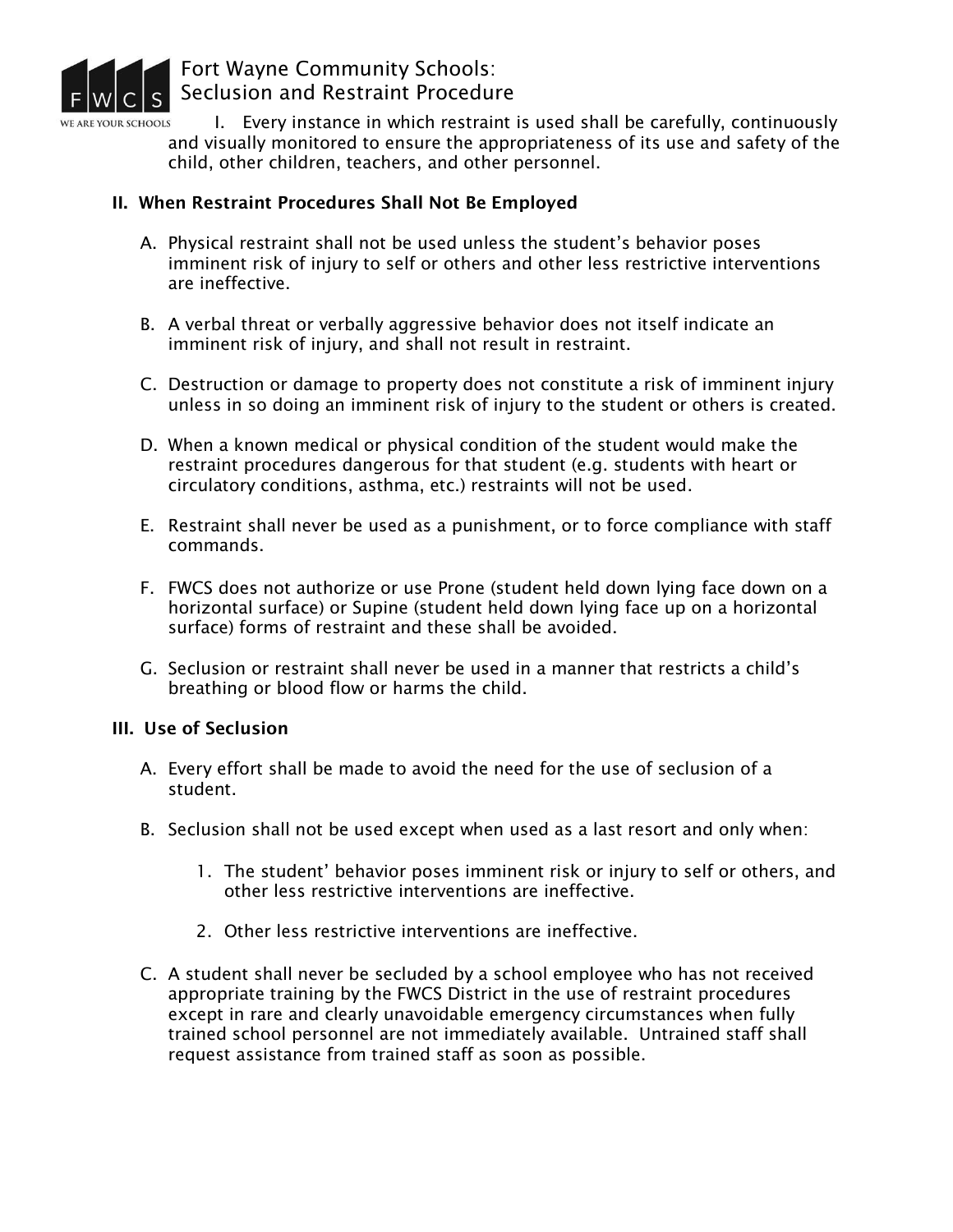

- D. Seclusion of a student may only be used for a short period of time and shall be discontinued as soon as the imminent risk or injury to self or others has dissipated, usually a matter of minutes.
- E. Every instance in which seclusion is used shall be carefully, continuously, and visually monitored to ensure the safety of the student, other students and school employees.
- F. Immediately after the imminent risk or injury to self or others has dissipated, the student should no longer be secluded and a school employee, not involved with the restraint, shall examine the student to ascertain if any injury has been sustained during the restraint of the student.

### IV. When Seclusion Procedures Shall Not Be Employed

- A. Seclusion shall not be used unless the student's behavior poses imminent risk of injury to self or others and other less restrictive interventions are ineffective.
- B. A verbal threat or verbally aggressive behavior does not itself indicate an imminent risk of injury, and shall not result in seclusion of a student.
- C. Destruction or damage to property does not constitute a risk of imminent injury unless in so doing an imminent risk of injury to the student or others is created.
- D. When a known medical or physical condition of the student would make seclusion dangerous for that student, the student may not be secluded.
- E. Seclusion shall never be used as a punishment, or to force compliance with staff commands.
- F. Seclusion shall never be used unless a school employee can continuously monitor the student for visual or auditory signs of physiological distress and can communicate with the student.

#### V. Time-Out

Time-out is a behavior-reduction procedure in which access to reinforcement is withdrawn for a certain period of time. Time-out occurs when the ability of a student to receive normal reinforcement in the school environment is restricted. Time0-out shall be both developmentally and behaviorally appropriate and shall be short in duration. See Appendix A for Best Practices.

#### VI. Training

- A. FWCS will provide appropriate staff members with training about the
	- a. appropriate use of effective alternatives to physical seclusion and restraint;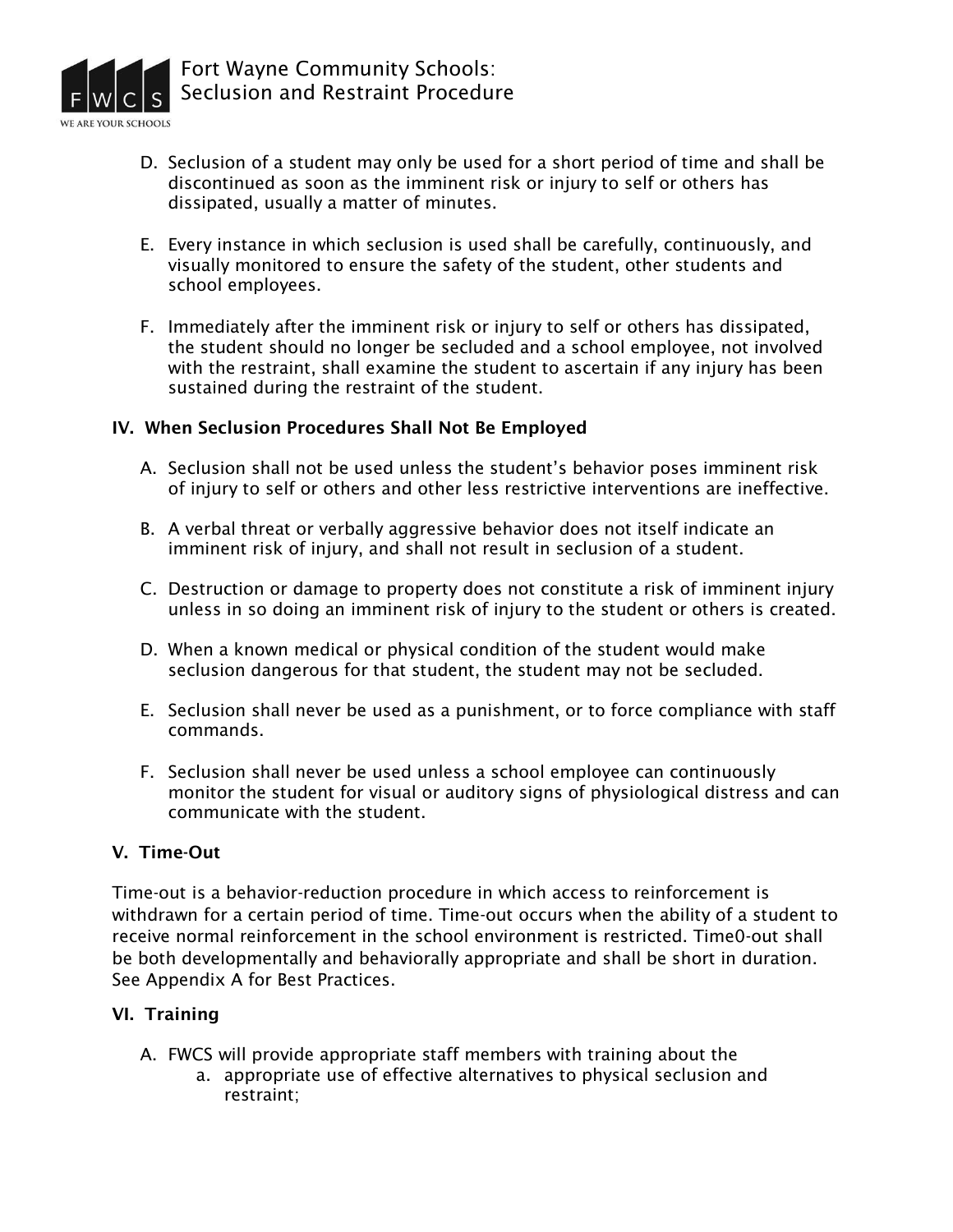

- b. conflict de-escalation procedures;
- c. the dangers of seclusion and restraint;
- d. positive supports and behavioral intervention techniques;
- e. procedures for contacting fully trained and CPI certified staff when behavioral crises occur;
- f. the safe use of seclusion and restraint; and
- g. debriefing practices and procedures.
- B. This training will be recurrent and will be provided to new staff as needed.
- C. *Nonviolent Crisis Intervention®* (CPI) techniques will be used including both deescalation and restraints with elementary and secondary intensive special education students.
- D. A team of 6 staff members will be trained in elementary buildings based on data in *Nonviolent Crisis Interventions®* (CPI) which will include both de-escalation and restraint procedures. Secondary teams will be trained in de-escalation techniques only except for staff working with intensive special education students.

### VII. Reporting, Documentation and Debriefing Requirements

Immediately after the student has restored emotional and behavioral control following the use of seclusion or restraint, a staff member not involved with the incident shall examine the student to ascertain if any injury has been sustained.

- A. The building administrator or designee shall verbally notify the parent/guardians by the end of the school day in which the seclusion or restraint occurred or as soon as practical.
	- 1. The principal or designee will update the parent/guardian on the student's current physical and emotional state and,
	- 2. Will discuss strategies to assist the parent/guardian in dealing with any residual effects of the incident.
- B. Incident Report
	- 1. Staff involved in the use of restraint or seclusion will complete the FWCS Seclusion, Restraint and CPI Incident Report from within one school day after the event.
	- 2. The building administrator or designee will send a copy of the written report to Johnnie Grimes at the Family and Community Engagement Center as well as the parent or guardian.

### VIII. Annual Review, Planning Process and Oversight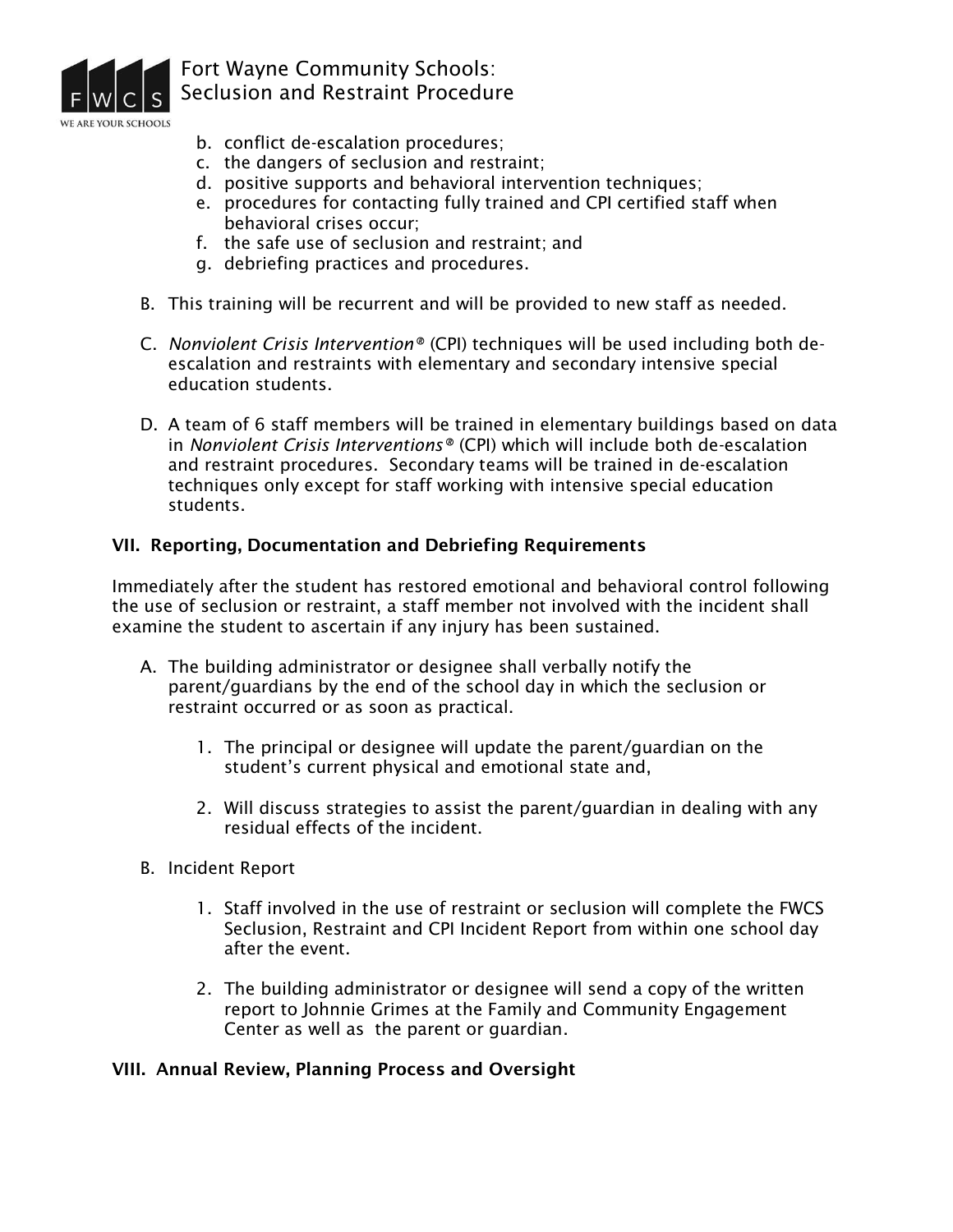

- A. The Family and Community Engagement Center will coordinate data, planning and oversight of the use of restraint procedures in FWCS.
- B. The Code of Conduct Action Committee will conduct an annual review of all individual and program-wide data associated with this policy. The Committee shall review the following components related to the use of restraint:
	- Incident reports:
	- Procedures used during restraint, including the proper administration of specific FWCS approved restraint techniques;
	- Preventative measures of alternatives tried, techniques or accommodations used to avoid or eliminate the need of the future use of restraint;
	- Documentation and follow up of procedural adjustments made to eliminate the need for future use of restraint
	- Injuries incurred during a restraint;
	- Notification procedures;
	- Staff training needs;
	- Specific patterns related to staff or student incidents;
	- Environmental considerations, including physical space, student seating arrangements, and noise levels.
- C. Upon review of the data, the Committee shall identify any issues and/or practices that require further attention and provide written recommendations to the Superintendent of Schools for changes in policies or practices.
- D. The Committee can recommend review of the training program to ensure the most current knowledge and techniques are reflected in the FWCS training curriculum.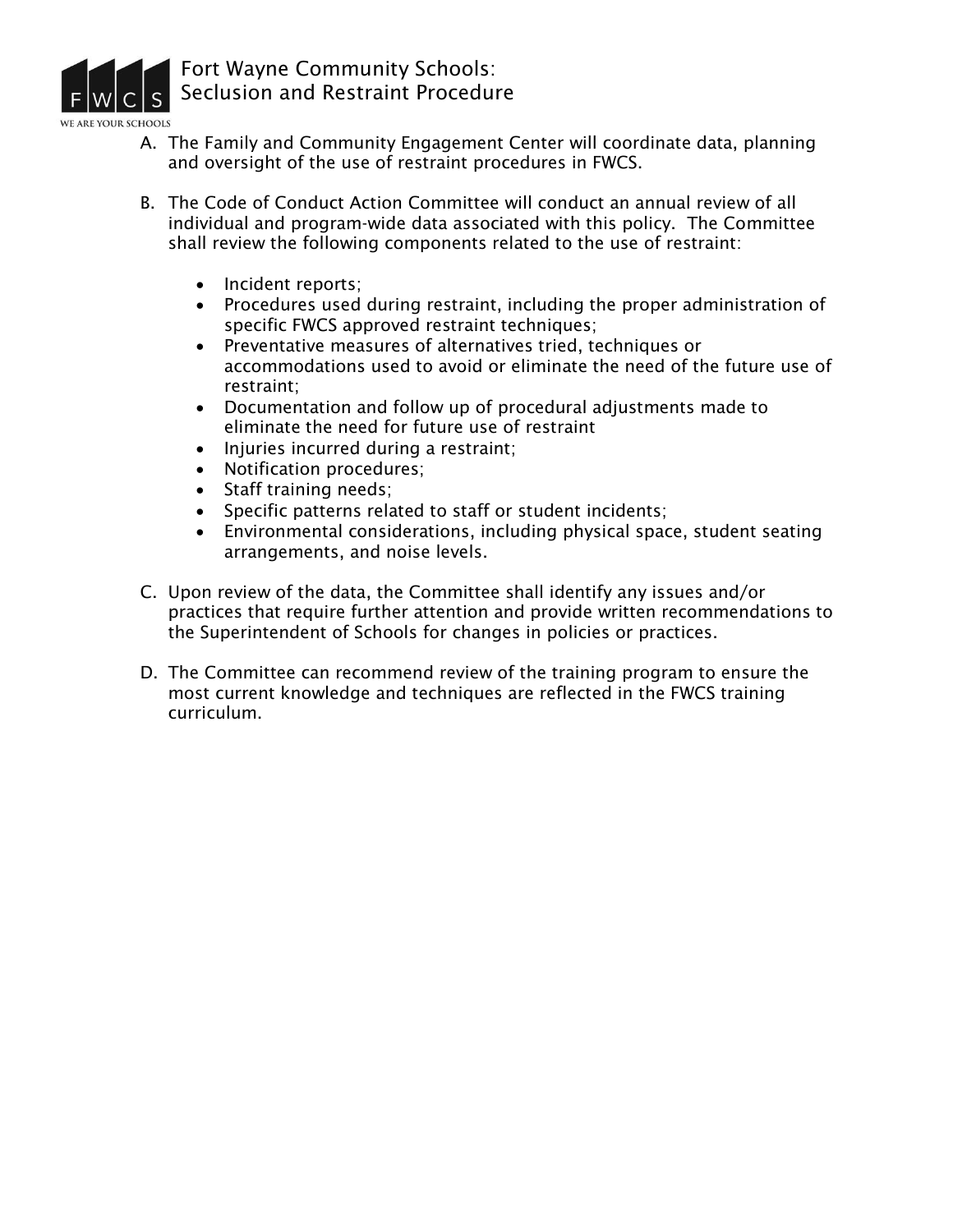

#### **DEFINITIONS**

Behavioral Intervention Plan: means a plan that is agreed upon by the Student Support Team (SST) or Case Conference Committee (CCC) and incorporated into a student's SST plan or Individualized Education Program (IEP) and that, a minimum, describes the following:

- The pattern of behavior that impedes the student's learning or the learning of others;
- The purpose or function of the behavior as identified in a Functional Behavioral Assessment;
- Positive interventions and supports, and other strategies, to (A) address the behavior; and (B) maximize consistency of implementation across people and setting in which the student is involved;
- The skills that will be taught and monitored in an effort to change a specific pattern of behavior of the student;
- The staff member(s) designated to teach appropriate behavior and skills;
- The plan and timelines to monitor progress.

The behavior intervention plan seeks to maximize consistency of implementation across people and settings in which the student in involved.

Chemical Restraint: means the administration of a drug or medication to manage a student's behavior or restrict a student's freedom of movement that is not a standard treatment and dosage for the student's medical or psychiatric condition.

Crisis Intervention Training: means the training provided to selected staff members which addresses how to deal with aggressive, violent or out of control behaviors. It includes specific techniques for restraint and could result in certification of the individuals who complete the training. *Nonviolent Crisis Intervention®* (a CPI offering) is an example of this type of training.

De-escalation: means causing a situation to become more controlled, calm and less dangerous, thus lessening the risk for injury to someone.

Employee: means all paid school staff, volunteers, contract employees, consultants or any other agents of the school or corporation.

Functional Behavioral Assessment: means the on-going process of gathering information and data that can be used to identify patterns in the student's behavior and hypothesize about the purpose or function of student behavior. The analysis provides the information necessary to develop an intervention plan.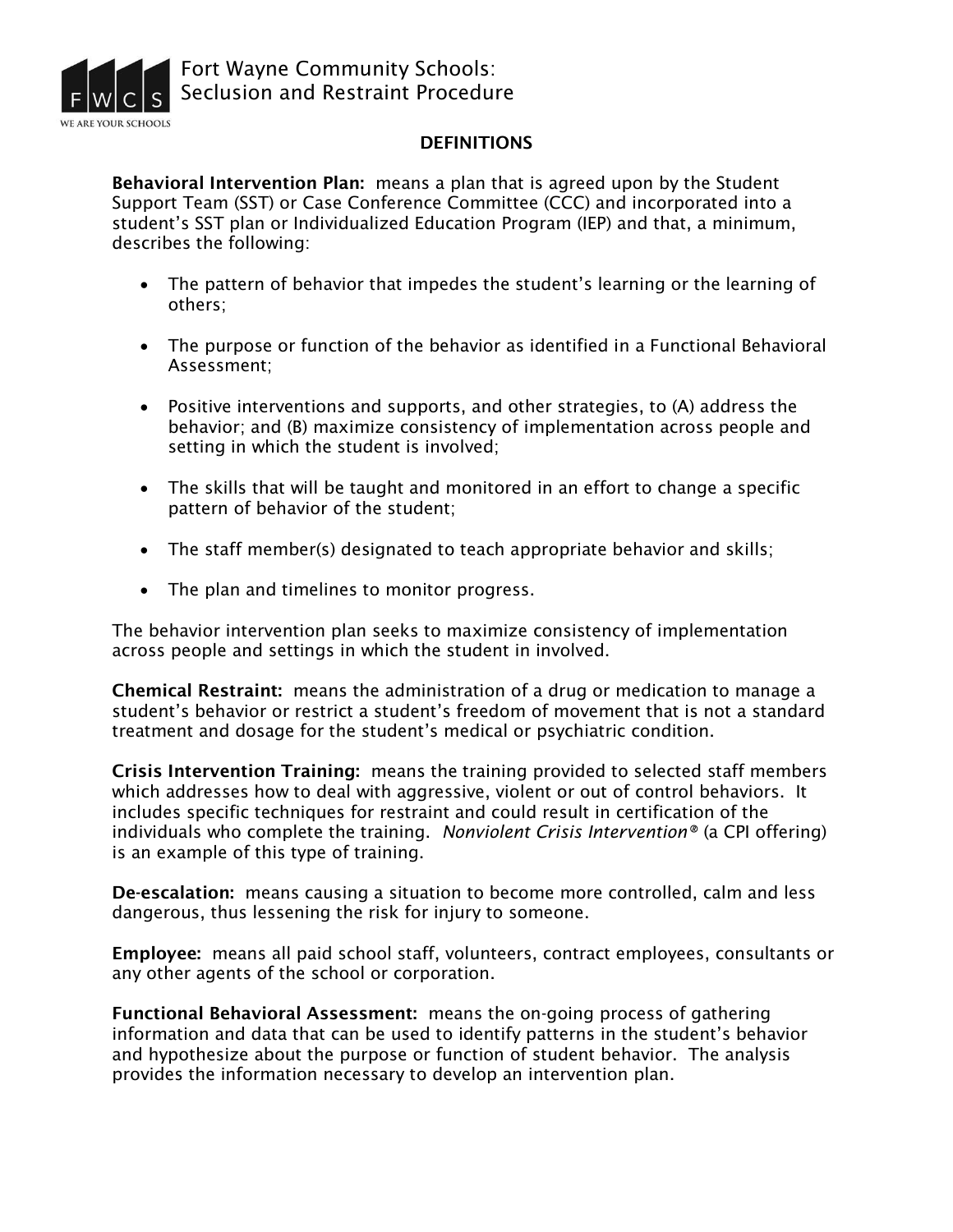

Imminent: means likely to happen right away, within a matter of minutes.

Mechanical Restraint: Is the use of any device or equipment to restrict a student's freedom of movement.

Exceptions to this definition would include:

- Devices implemented by trained-school personnel
- Devices that have been prescribed by an appropriate medical or related services professional used for the intended purpose only
- Adaptive devices or mechanical support used to achieve proper body position, balance, or alignment to allow greater freedom of mobility than would be possible without the use of adaptive or mechanical support
- Vehicle safety restraints used as intended when transporting the student
- Restraints for medical immobilization orthopedically prescribed devices that allow a student to participate in activities without harm.

Physical Restraint: Is a personal restriction that immobilizes or reduces the ability of a student to move:

- Torso
- Arms
- Legs or head freely

The definition of physical restraints does not include a physical escort. A physical escort means temporarily:

- Touching
- Holding of the hand,
- Holding of the wrist
- Holding of the arm
- Holding the shoulder or back

for the purpose of inducing a student who is acting out to walk to a safe location. Prevention and Conflict De-escalation Training: means training which is provided broadly to school staff on how to prevent, defuse and de-escalate potential behavioral crisis situations.

Positive Behavior Intervention and Support: is a systematic approach that uses evidence based practices and data driven decision making to improve school climate and culture, and includes a range of systematic and individualized strategies to reinforce desire behavior and diminish reoccurrence of problem behavior to achieve improved academic and social outcomes and increase learning for all students. CR-PBIS is a version of this systematic approach that emphasizes Culturally Responsive Positive Behavioral Intervention and Supports.

Prone Physical Restraint: means the person is being held face down lying on their stomach on a horizontal surface such as the floor.

Seclusion: Is the involuntary confinement of a student alone in a room or area from which a student is physically prevented from leaving.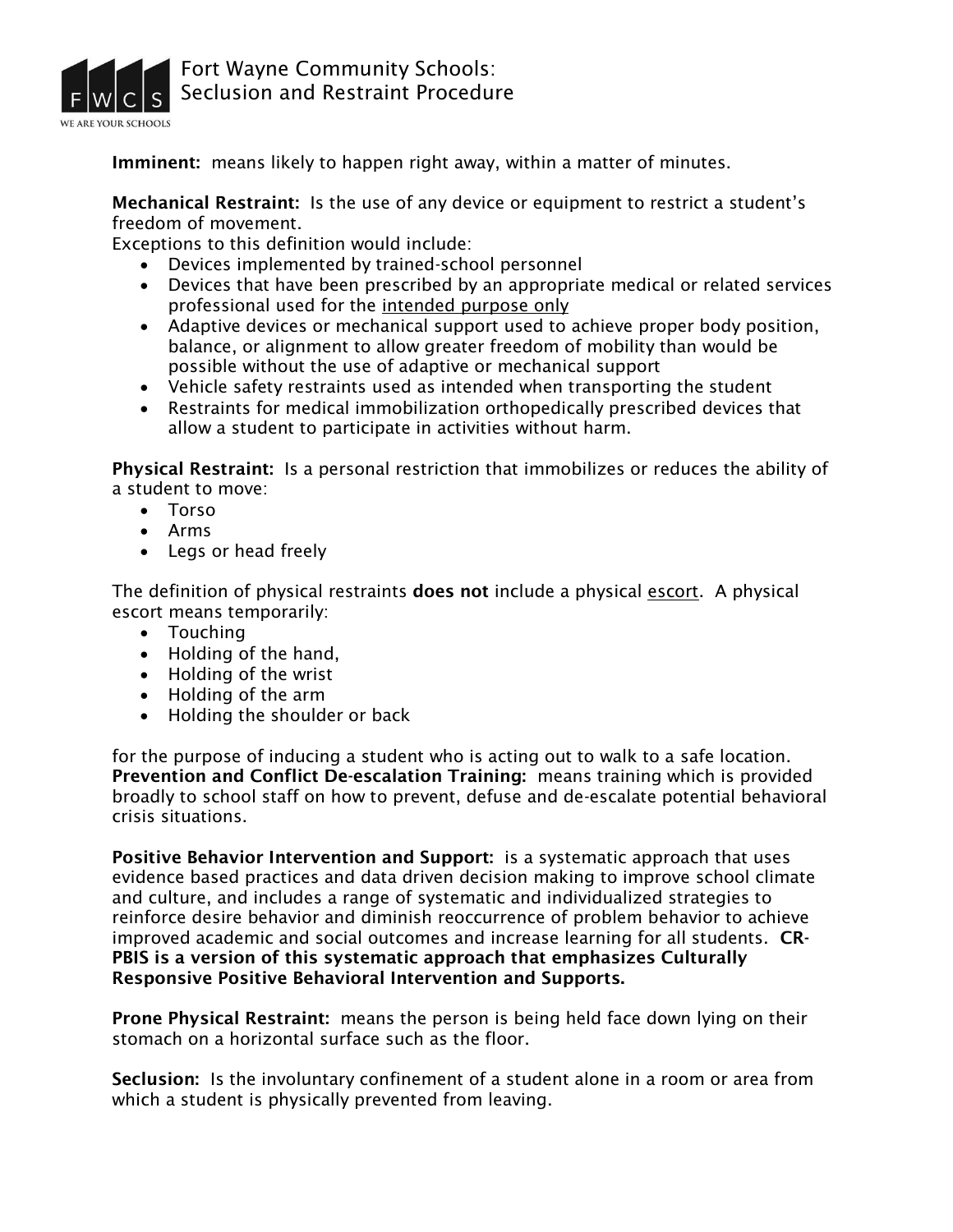

VE ARE YOUR SCHOOLS Seclusion is not:

- A time out which is a behavior management technique that is a component of an approved program
- Involving the monitored separation of the student in a non-locked setting, and implemented for the purpose of calming the student

Staff: means all paid school staff, volunteers, contract employees, consultants or any other agents of the school or corporation.

Supine Physical Restraint: means a person is being held face up on their back on a horizontal surface such as the floor.

Substantial Risk: is a situation where there is serious, imminent threat of bodily harm and where there is the immediate ability to enact such harm.

Staff Training in Crisis Intervention: means individuals who successfully complete and maintain certification in an FWCS approved training program that results in acquisition of skills to prevent restraints, evaluate risk of harm in an individual situation, use approved restraint techniques, and monitor the effect of the restraint.

Parent or Guardian: means the student's parent, legal guardian, surrogate parent or student over the age of 18.